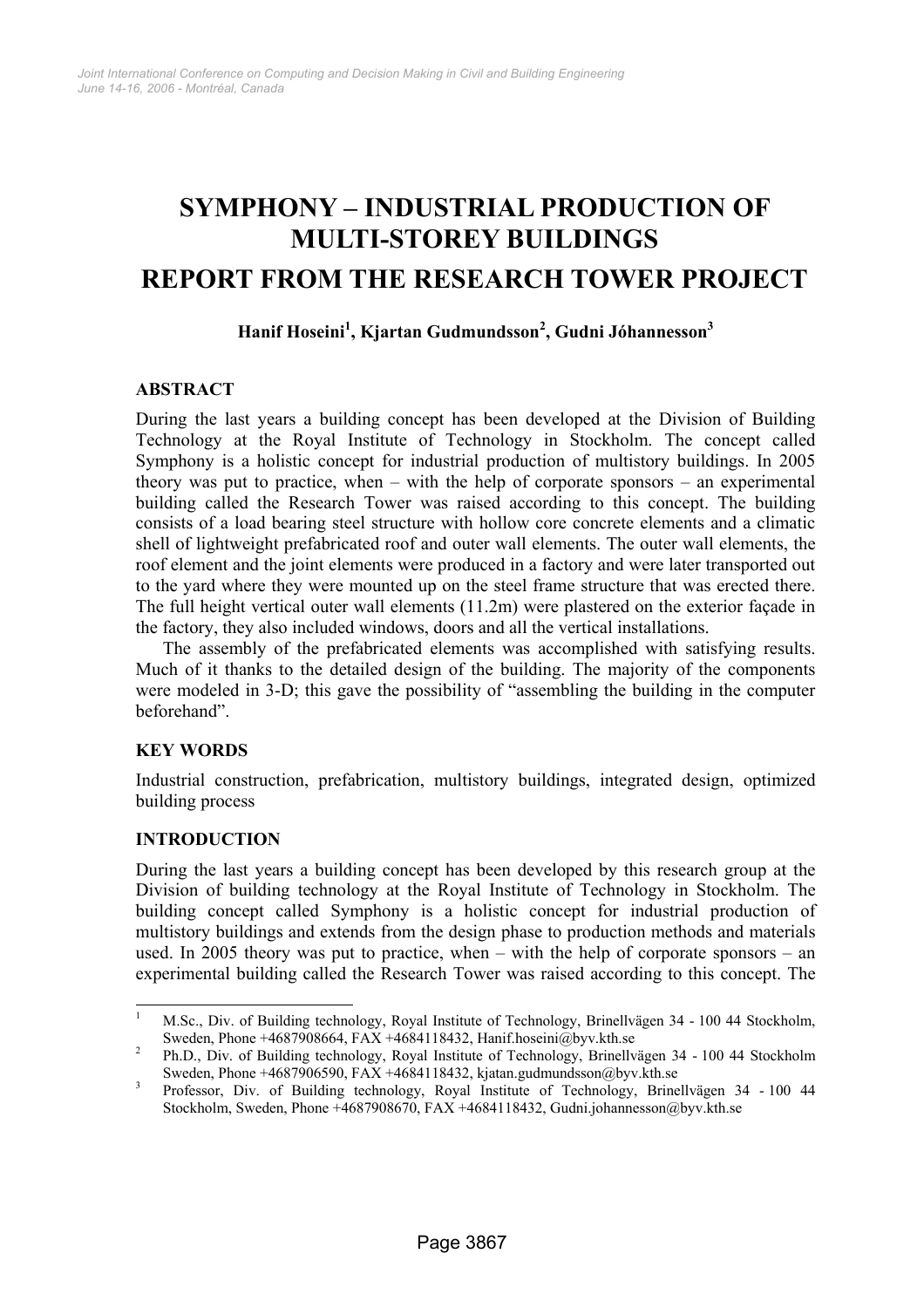building consists of a load bearing steel structure with hollow core concrete elements and a climatic shell of lightweight prefabricated roof and outer wall elements. With a building area of 13  $m<sup>2</sup>$  and a total height of 11.4 meters it has the proportions of a tower. The research tower is a co-operation project between the "Symphony" project and the "Termodeck revisited" project (Karlström 2005).

## **INDUSTRIAL CONSTRUCTION**

The term industrial construction is being used more often in the past years and has a in a way become a goal that especially larger enterprisers endeavor to achieve. There is a tendency of connecting industrial production with automated machines as a substitute for workers which is incorrect. The keyword is in fact optimization. Automation is only a result of production optimization. The task is thus to optimize the construction of a building. This is a process that has been going on during a long period; items like the nail-punch and ready to install windows have optimized the construction. Today the sector is in a type of paradigm shift that is moving towards a radical change in the way we construct our general type of buildings through more industrialized construction methods. The key words for success in industrial construction are (according to the author) optimization, control and precision.

Manual labor costs are rising and contribute to the high construction costs. Apart from the cost it is the construction time at site that needs to be reduced. In an enclosed space the work area is more controlled both in terms of climatic changes and access to equipment. When the item being produced is in movement while the production equipment is unmoving it gives the possibility of using larger and more powerful equipment. Controlling this movement is the reason for the success of the manufacturing industry, not the mass production as we often incorrectly believe. The mass production is only a result of the optimization of the use of this equipment. According to the vice president of one of the major construction companies in Sweden the efficient working time of a construction worker at site is approximately 40%. Rest of the time is spent on covering and uncovering, waiting time for other craftsmen, looking for tools and so on. It requires an ergonomic study of the human body together with a psychological analysis of the workers mind to find the optimized conditions for production. A great part of those conditions are found in a controlled environment such as a factory. Walking around consumes too much energy that does not produce and also increases the chance of unexpected scenarios such as accidents. Furthermore the tasks of each worker need to be optimized. Take for example a simple thing as measuring. Measuring is a very time-consuming task that has serious effect on the product. Freeing the worker from this task will save him a great deal of time while it at the same time will increase the precision. With a more detailed design it is possible to receive building components that are pre-cut and thus will not require the same amount of measuring. When Volvo is producing cars you don't see people running around with rulers?

In a controlled space you don't have any climatic changes, no snow blizzards or hot summer days that can affect workers, equipment or structures. It gives an overall more regular working speed which results in a more precise calculation of the required working time and thus the cost. The product will most certainly be produced in the exact same amount of time every time it is produced.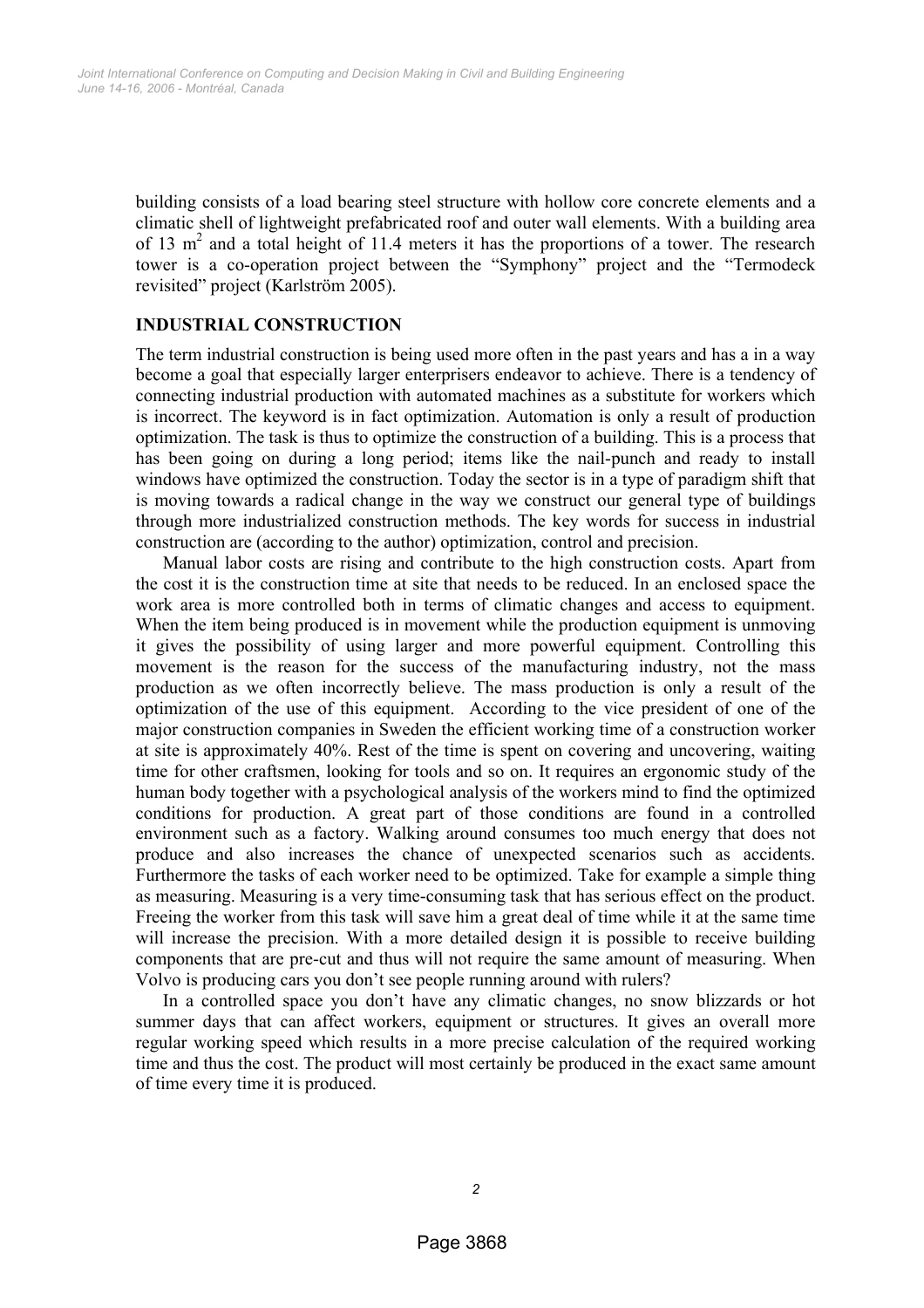Of course it is not possible to produce an entire multistory building inside a factory and deliver it to the site, at least not yet but the goal is to finish as much building elements as possible in advance. The fewer the elements to be mounted together at site the faster will the mounting proceed giving that the prefabricated elements must be large. The larger the elements are the fewer elements are required. This will automatically lead us to the next subject which is the tolerances.

## **TOLERANCES**

The biggest problem today with prefabricated building elements is the fitting on site. Prefabricated elements are often delivered by a different contractor with little adaptation to the actual building being built. This is a classic example of local optimization; one component is optimized without taking into consideration the rest of the building. There is often no guarantee that the prefabricated component will fit as it was intended to.

Furthermore it should be pointed out that the standard tolerances used today in construction need to be prescribed in a different way. The components and materials with the largest tolerances are often the ones that are used earliest during the production of the building such as the concrete foundation and the steel structure (Holm 1987). The earlier a component is built the more components it will affect. Thus will large tolerances in the early phase of the construction grow even larger towards the completion of the building. The earlier a component is built the more important is the precision. This will help keeping the total tolerances at a low level and assembly of the prefabricated elements successful.

# **THE SYMPHONY CONCEPT**

Symphony (Hoseini et al. 2004) is a building concept developed by at the Division of Building Technology at the Royal Institute of Technology in Stockholm. It implies a different way of viewing the construction of buildings. It involves a holistic view of the whole production of the building and includes everything from design to construction and installations and extents to the long time performance of the building in operation. The building in full is seen as one product with everything that is included in it. It is not a structure filled with installations and finished with surface materials. Everything can be integrated and all the included components must be regarded and planned for during the design phase. To achieve this, a more detailed and competent design process is needed. The design team includes representatives from all the different contracting fields. The members need to work more intimate and share all the information in real time with the rest of the team. Symphony is about industrial prefabricated buildings that are assembled on site and also includes a range of technical solutions. The main innovations in the concept are the symphony elements:

- The full height vertical outer wall elements.
- The prefabricated installation elements with all the vertical installations integrated.
- The light weight prefabricated roof elements.
- The full height vertical joint elements.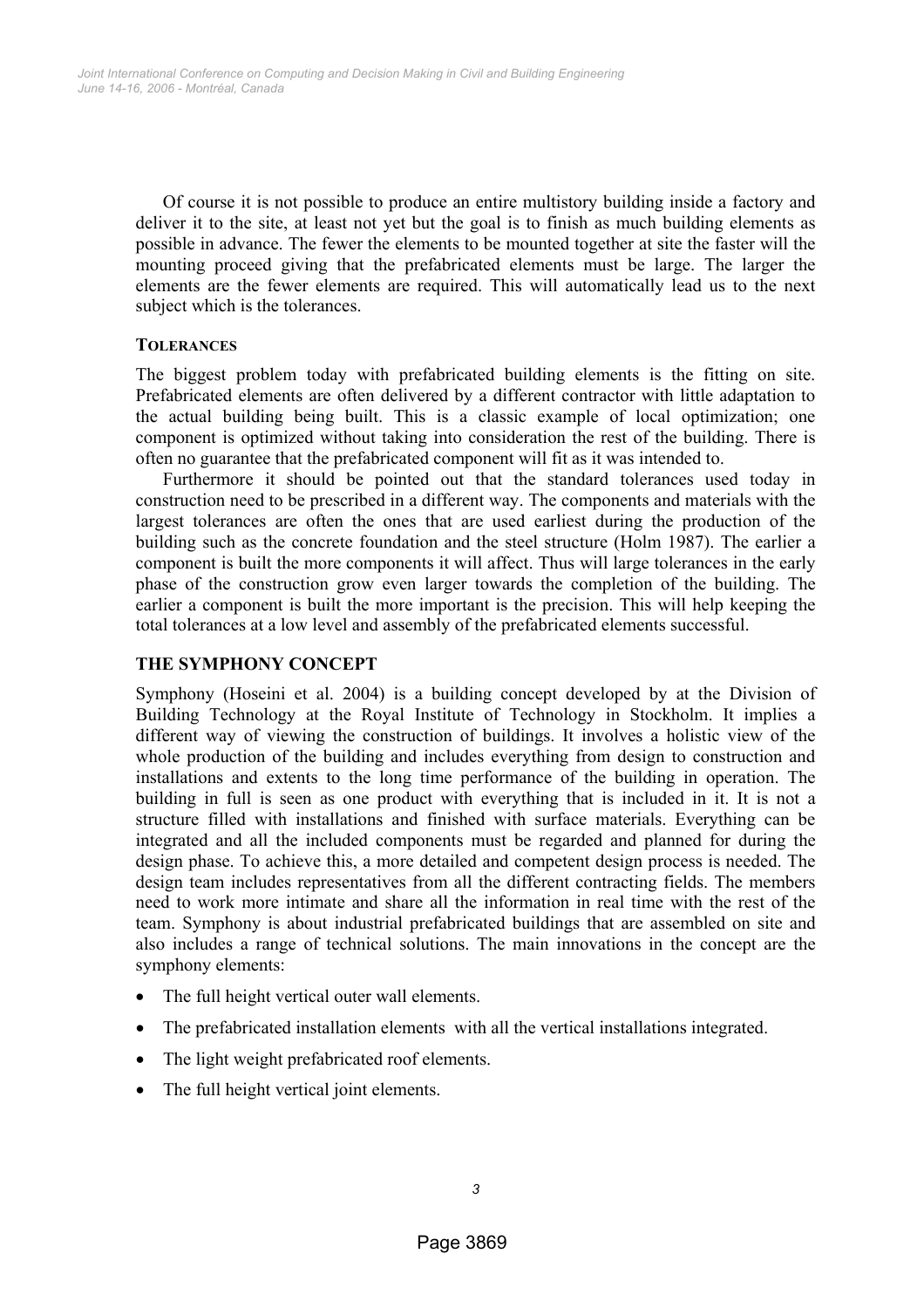## **PRODUCTION OF THE RESEARCH TOWER**

The research tower was raised in the factory yard of an old concrete element factory near Stockholm. One of the factory halls was also reserved for the production of the building elements. The four outer wall elements, the roof element and the four joint elements were constructed here and were later transported out to the yard where they were mounted up on the steel frame structure with hollow core concrete slabs that was delivered by Strängbetong.

#### **THE OUTER WALL ELEMENTS**

Because of the small area of the building four outer wall elements were enough to cover the walls. One of the elements was a so called installation element containing all the vertical installations of the building. One wall was totally blind while the other two contained windows and doors. The Symphony elements are light weight elements. The core of the construction is based on the so called CasaBona system (Jóhannesson et al. 1995). CasaBona is a patented construction system which integrates sheet metal Z-profiles with stiff insulation blocks such as Expanded Polystyrene or stiff mineral wool. The system creates a case where the insulation contributes to the strengthening of the studs. Both the sheet metal and the stiff insulation are delivered to the factory pre-cut in exact measures. The insulation blocks have incisions for the flange of the Z-profile with which they will be built together (see Figure1). The width of the blocks gives automatically the distance between the studs and no measuring is required. The Expanded Polystyrene blocks are exchanged to blocks of stiff mineral wool alongside the connection to the intermediate floor slabs for fire security and acoustic reasons. In this phase preparations will be made for the connection of eventual windows or doors. Notice that the elements are produced in horizontal position beginning with the inside. After finishing the remaining layers of gypsum boards, horizontal studs and additional insulation the element is turned over to finish the outside layers. Before the turn over it is possible to integrate eventual electrical wiring behind the outermost gypsum layer. On the outside the element is covered with another layer of 50mm insulation before it is plastered. Notice that the walls are plastered in horizontal position facilitating the procedure and lowering the amount of working hours.





Figure 1. The CasaBona construction is seen in close up to the left and to the rigth can be seen an outer wall element during production.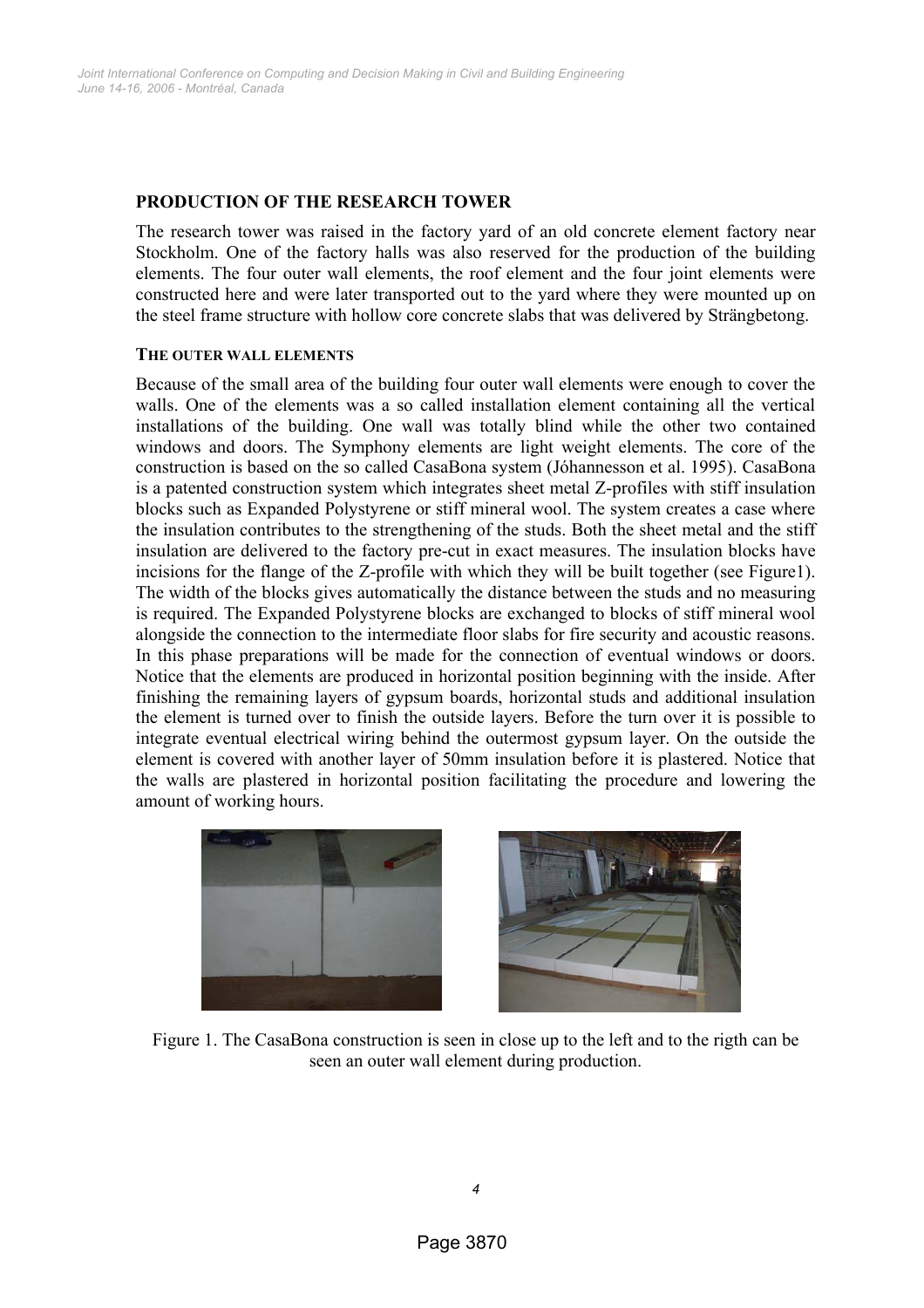## **Installation element**

In the installation element all the vertical installations are integrated. Ventilation ducts are built in, together with the pipes for water and sewage. The electrical wiring is also built in. All the ducts have horizontal connections at the right level on each floor. This gives that after the assembly of the installation element remains only the local connection of the installations on each floor into the installation element. Integrating installations into the outer wall requires control of the heat transfer to the outside air and control of the distribution of the vibrations aroused in the installations from the acoustics point of view.

## **THE ROOF ELEMENT**

The roof element is also a light weight element prefabricated in the factory. It consists of the same CasaBona construction. The element was finished with roof covering and roof dwell. It is a flat roof with an inclination of 1 degree and thus requires a type of roof covering that is suitable for lower inclinations. Here a roof covering of PVC material was used. Siphon full flow system is used for the roof water drainage. This means that drainage pipes with a smaller dimension can be used for the drainage system and that they can easily be hidden inside the construction. The PVC roof covering was mounted and welded on at the factory. It was mounted in bigger pieces than the roof, enough to make it possible to cover the joints between the roof and the internal side of the outer wall elements after assembly. In this way the roof covering can be finished easy and fast after the assembly of all elements since it only needs to be complemented. The roof gully witch will suck the water off the roof was also mounted on the roof at the factory and connected to a drainage pipe that would in turn be connected to the rest of the drainage system.

The roof element was thus completed with insulation, roof covering, roof gully and drainage system.

# **THE JOINT ELEMENTS**

The vertical joints between the full length outer wall elements were covered with full length joint elements. The joint element is also built up by sheet metal profiles integrated with expanded polystyrene. Inside the element a drainage pipe was built in with connections at the bottom and at the top – in height with the roof gully – for the connection to the day water drainage system and the roof gully respectively. The elements were designed to be connected from the inside at each floor level. The exterior finishing of the joint element has no restrictions but in this case it was chosen to enforce the joint by revealing it extra at the façade with stainless steel as finishing material. This led to full length, insulated joint elements with prepared connections and built in drainage system.

#### **THE LOAD BEARING STRUCTURE**

The load bearing structure is a conventional system that is used a lot in Sweden today. A steel frame carries hollow core concrete slabs that are prefabricated in right lengths. Some minor changes were however made to the standard formulation. The beams carrying the concrete slabs were changed from Z-beams to L-beams since the outer walls are different. the horizontal positioning of the columns was also adjusted to fit the Symphony elements.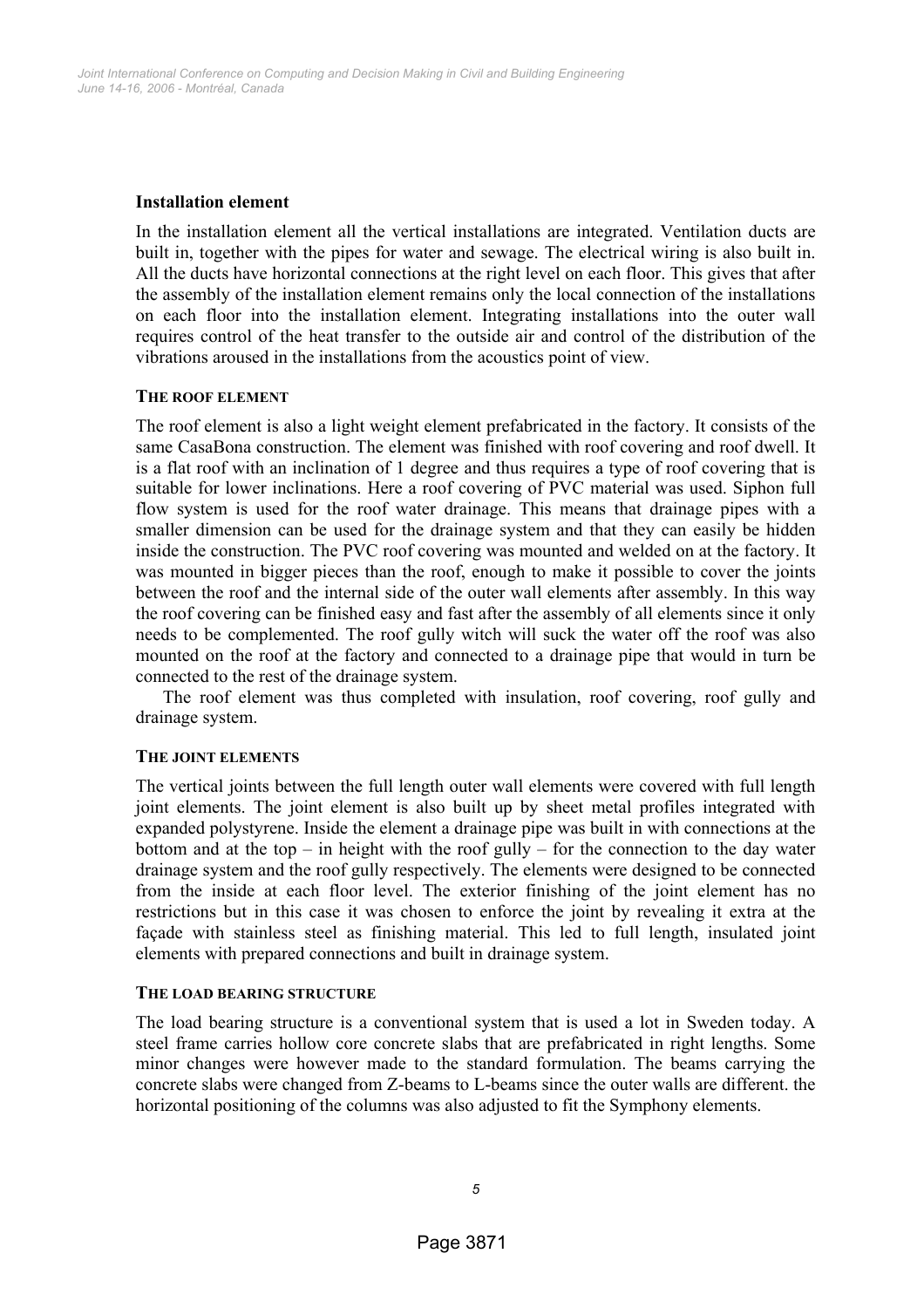#### **THE ASSEMBLY**

The assembly was started with the roof element. The purpose of this is to create a climatic protection as early as possible. In this project the roof element was very light and rather small and thus easy to assemble. After the roof was assembled the assembly of the outer walls started. However much the size of the building area facilitated the mounting of the roof element it complicated the assembly of the wall elements. The proportion of the building makes it very slender regardless of type of construction. Normally a building such as this would contain some kind of stabilizing elements such as a stair-case shaft, an elevator shaft or similar. The small building area did however not permit such elements in this building and made it necessary to integrate cross tensors in the outer wall elements. This rendered the assembly slightly complicated.

For the assembly the challenge had always been the lifting of the outer wall elements from horizontal to vertical position. If the element is lifted at the top point while the bottom point of it is resting on the ground the element can be seen as a beam with a span corresponding to its length. In this case it is important to control the radius of deflection. If the radius of deflection is too high it could damage the construction materials such as the gypsum boards and the plastering. Calculations showed that the elements could handle it but still there was the problem of the pressure on the element bottom. Consequently the elements were lifted in two points. The element was then raised from the ground to the level were it could be turned to almost vertical position. Then it was put to the ground in an angle of about 82 degrees where the bottom lifting yoke was removed (see Figure 2). Now the element could easily be lifted up and transported to any point. During the lifting of the outer wall elements it is of great concern to be aware of the wind velocity since the ratio weight /area is much smaller compared to for example concrete elements. Calculations were made to know the exact limits of the wind velocity in which the assembly could be performed without risk. The elements were assembled in a two step process. In the first step a preliminary connection was made to the structure with adjusting possibilities. Here the deflection of the elements from the plumb-line is controlled. After this step the crane could be disconnected and start with the lifting of the next element. The second step involved permanent connection to the structure that could be made from the inside of the building at each floor level.

After the mounting of all four outer wall elements the mounting of the joint elements would proceed. Just before the joint element is mounted bands of expanding polyurethane is put on the flanges to achieve automatic tightening after assembly. The element is easily lifted by one crane at the top and guided by one man at the bottom. During the assembly of the element no problems due to the tolerances were encountered. All four joint elements could be fitted in place without any problems. One of the joint elements had the roof drainage pipe built in as told earlier. When this element was mounted precision was that satisfying that only a slight twitch was enough to fit the pipe projecting out from the joint element into the pipe connected to the roof gully.

Now the façade of the building was finished and tight. The next move was to get on top of the roof and screw off all the lifting eye bolts which is done easily. The only thing remaining on the roof is to insulate the joint around the roof and to fasten the roof covering (which is bigger than the roof area) on to the walls and weld the edges. After this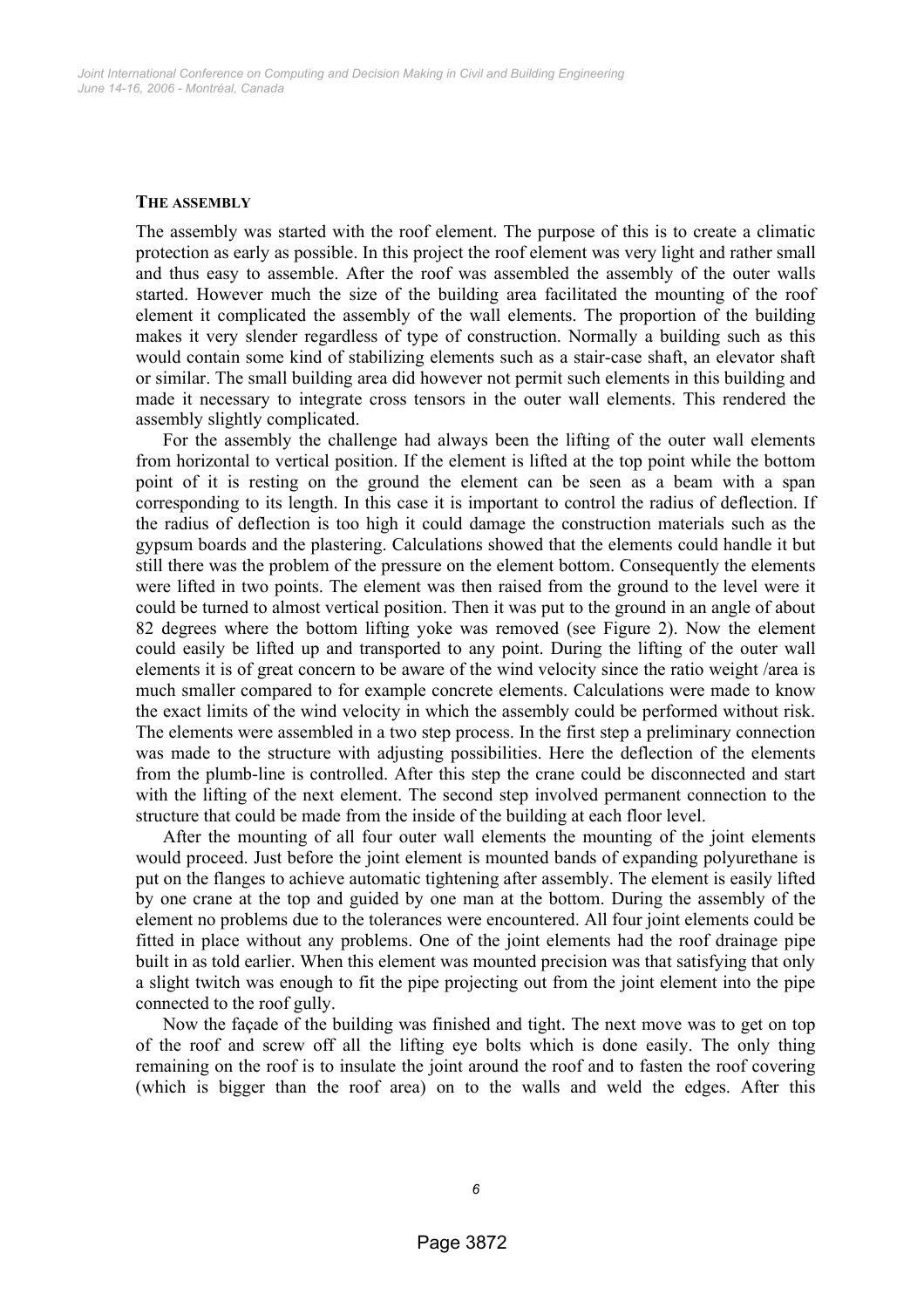prefabricated top covers for the top of the outer wall elements were mounted and the exterior work of the roof was finished. The building was finished from a steel frame structure to a building with totally finished exterior in less than three working days without the use of any scaffoldings.



Figure2. assembly of the outer wall elements, the revealed joint elements can be seen in the picture to the rigth.

### **INTERIOR FINISHING**

The climatic shell of the building is finished very fast. This will create a climatically controlled space inside the building. By planning the order for the rest of the work in an efficient way and to prevent different contractors from working at the same time, a controlled production space can be created to optimize the production. For the interior finishing of the research tower traditional methods are used with conventional techniques. Worth mentioning is that the outer wall elements were finished till gypsum board on the inside. These gypsum boards were moist after a couple of days because of the change in relative humidity of the air, they also needed to be complimented and there were even some damaging involved. Therefore some of the gypsum boards had to be replaced.

The floor is a raised floor which creates an air gap between the floor and the concrete slabs. This gap can be adjusted between 20 and 230 mm, in the research tower it is 200 mm high. The gap is used to put insulations such as water pipes and electrical cables.

For the electrical installations plug-in connections are used. This means that cables can be plugged in to the central in one end and in to the wall socket in the other end. This will save large amounts of time for the electrical work.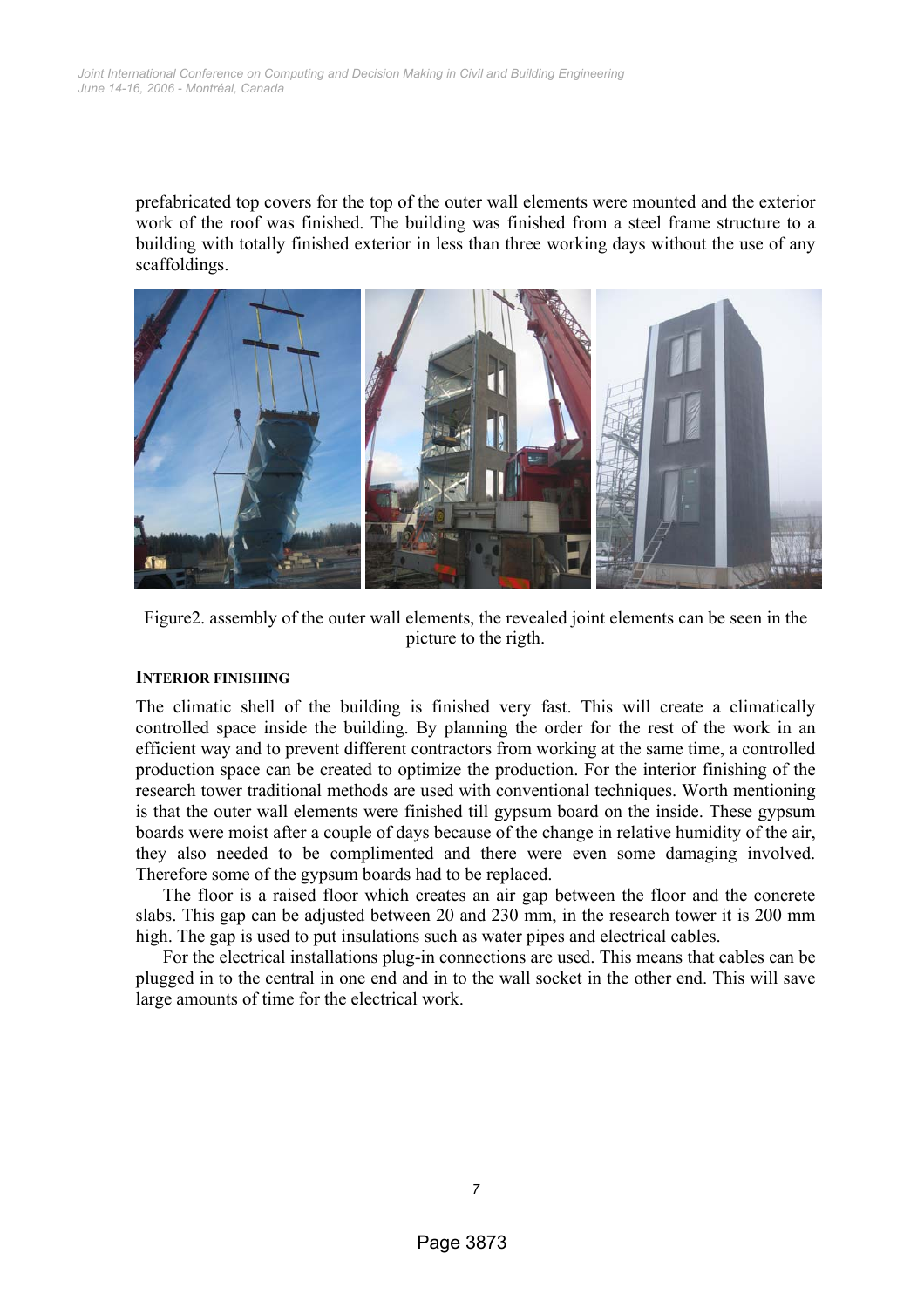# **RESULTS**

#### **PRODUCTION OF THE ELEMENTS**

The production of the elements in the factory showed good results. The precut components were really a time saver. As soon as measuring and cutting or sawing was involved production speed was reduced. Activities such as cutting of the gypsum boards were really time-consuming. Large efforts were required for adjusting the outer wall elements to get exact perpendicular edges. This could be speeded up remarkably with a simple table of the same size as the elements. The table should have two perpendicular sides in rigid steel against which you could adjust the element components. Since the building components are pre-cut it's enough with two guiding sides. The table should have a third steel beam that can compress the element in its plane perpendicular to the sheet metal studs. Further should the table be able to turn the element around, this technology already exists. It was not used in the project because of financial reasons. The turn over of the elements was made with overhead cranes which was time consuming and required too much preparation. In general the production of the elements could be made automated to a great extent and decrease the amount of workers required from four to less than two.

With more detailed planning the pipes and ducts used inside the installation element can be delivered pre-cut and easily be fitted into the element speeding up the production of the installation element which has been the most time consuming element to produce.

The joint element was successful to produce and to assemble. However optimization could be achieved even in this field. The production of the element required a great deal of screwing which should be reduced. Also the design of the element should be modified. In its present form it creates cavities around the load bearing columns of the structure after assembly. These cavities are difficult to tighten afterwards. The same joint element can also be produced to not be visible after assembly. This is very important for the esthetical flexibility of the building.

The roof element was easy to produce and to assemble in this project because of its size. Larger roof surfaces will require longer and heavier roof elements. Here it's important to predict and have total control of the deflections that will appear.

#### **ASSEMBLY**

The rigidity of the elements was as predicted high, and resulted in smaller radius of deflections than estimated at the time of lifting to vertical position. This led to the fact that the plaster was not damaged at all (which was one of the main challenges from the start). The rigidity of the element is a direct consequence of the strength of the Z-profiles in the CasaBona construction. Apparently the stiffening effect of the polystyrene on the sheet metal profiles has been underrated. A closer examination of the interaction of the sheet metal profiles and the stiff insulation blocks must be performed to render more precise predictions possible. The results preliminary show that elements up to 15 m long could be produced and assembled. For the actual lifting simple devices could eliminate the need of the second crane and speed up the assembly remarkably. In the future the elements will be lifted directly off the truck with only one crane needed.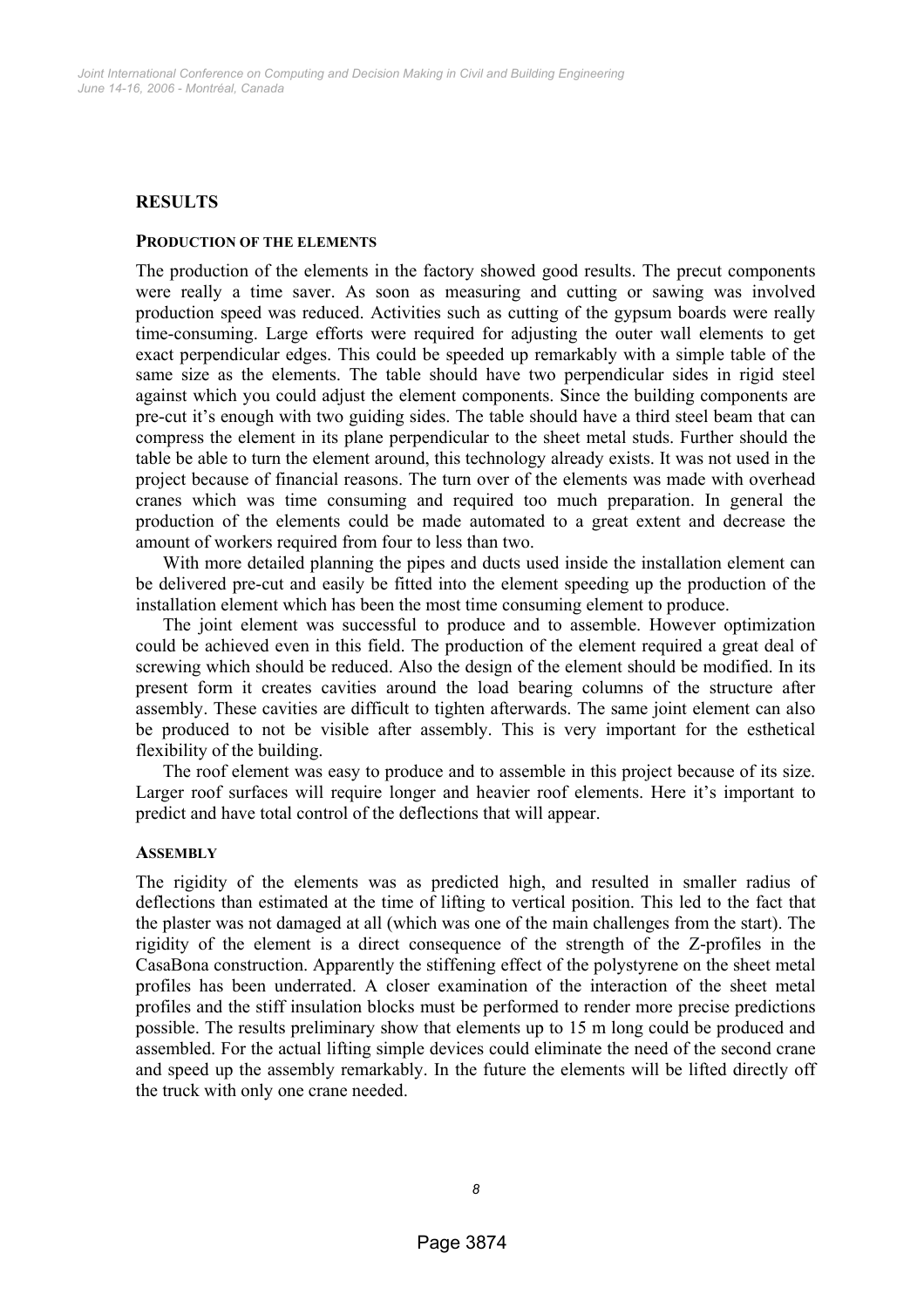#### **INTERIOR FINISHING**

The fire protection that needs to be done on the interior could be optimized as well. The beams and the columns of the steel structure could for example be delivered painted with fire protective paint and the joints tightened with sprayed sealing compound. The experience shows that fire safety engineers are needed in the initial design team. In this way optimal solutions for the fire safety could be integrated in the initial design of the building.

As told earlier the elements were produced with the final gypsum board mounted on the interior. The boards did not reach the roof and the bottom because of the tolerances needed for the assembly so this space needed to be covered afterwards. Further are the gypsum boards sensitive to humidity and physical damage which results in replacement of some of the boards after assembly. This has raised the question of the actual gains of having the dry sheets mounted at the factory. In some situations it would be better to not screw on the last layer of gypsum board until the elements are mounted.

The problem with the plug-in electrical cables is that the connections as they are produced today are too big resulting in unaesthetic big wall sockets and similar. Further is the system not fully developed today which means that there is a mix of traditional connections and plug-in connections.

#### **CONCLUSIONS**

The detailed design drawings of the research tower were a great part of the success during the assembly of the building. The majority of the components were modeled in 3-D. This gave the possibility of "assembling the building in the computer beforehand". The goal was to examine the benefits of detailed design. All the drawings were also discussed with all the participating engineers and even the workers such as the crew from the crane company. The purpose of this was to use their experience to discover details in the components that would in some way complicate the assembly or the long time performance of the component in question or the adjacent components. This shows the great strengths of an integrated design team that design the entire building in close collaboration with total transparency and sharing of information.

The 3-D modeling technology is wide spread today and there are also softwares that allow simultaneous modeling on the same object in different locations of the world using the internet (Tekla-structures). This is vital to keep costs down during the design phase. Costs are really the only thing that prevents the 3-D modeling of all buildings. Today 3-D modeling is too expensive and a luxury that can only be afforded in costly projects. The softwares usually require a great amount of time and the capability of such modeling is not widespread among all the consulting firms. This makes the competition limited and the price tag high.

The use of 3-D modeling is growing among the young generation and the universities are teaching it more seriously. This will increase the capability in the future while the software developers are launching more intelligent and rapid modeling tools. In the near future it is realistic to predict that the majority of the buildings designed are modeled in 3-D in advance.